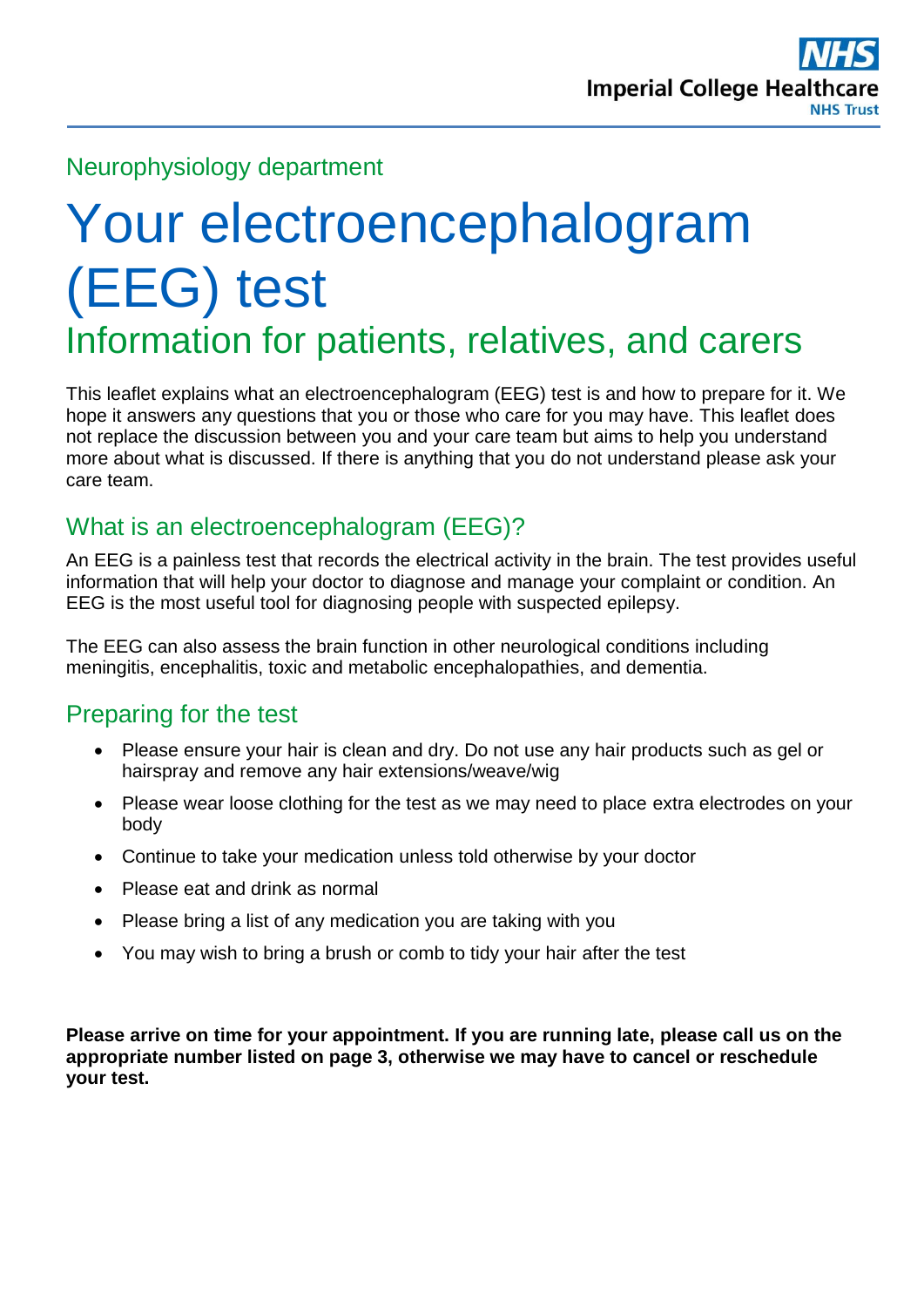### The test

- The physiologist (the doctor who will do the test) will explain the test and ask for your verbal consent
- The test will be filmed in the event that you have a seizure or one of your episodes. This will be explained to you and we will ask for your consent to film
- We will discuss your full medical history and ask to see your list of current medication
- The physiologist will take measurements of your head, then, after gently rubbing over the marks, attach electrodes (small metal discs) using a sticky paste
- You will lie or sit and will need to relax during this time. The physiologist will ask you to follow instructions, such as asking you to open or close your eyes
- Depending on your medical history, we may ask you to do a deep breathing exercise (hyperventilation) for about three minutes. You may feel light-headed and/or a tingling feeling in your lips or fingers – don't worry as this is normal and will pass when you return to breathing normally
- We may offer you a flashing light exercise to help us look at how your brain reacts to bright flashing lights. This is an important part of the test for people who may have seizures or blackouts caused by flashing lights when their eyes are open or closed. Very rarely, hyperventilation or flashing lights can cause a seizure. If this happens during the test, the exercise will be stopped immediately
- A routine EEG test lasts about one hour. If you're having a prolonged EEG this will take between one-and-a-half and two hours

#### After the test

After the test, we will remove the discs from your head and clean your hair to remove the paste. Any excess paste can be removed by shampooing your hair at home.

A doctor will check you afterwards to make sure you are well enough to go home. You will be able to return home, to work or school straight after the test.

The results of the investigation will be analysed and a full report will be sent to your referring consultant within one week. The results will not be available to you on the day.

You should have a follow-up appointment with your referring consultant. If one is not arranged for you then please contact them to arrange this.

#### Risk or complications following the test

There are no common side effects. This test is not dangerous for pregnant women or their unborn babies.